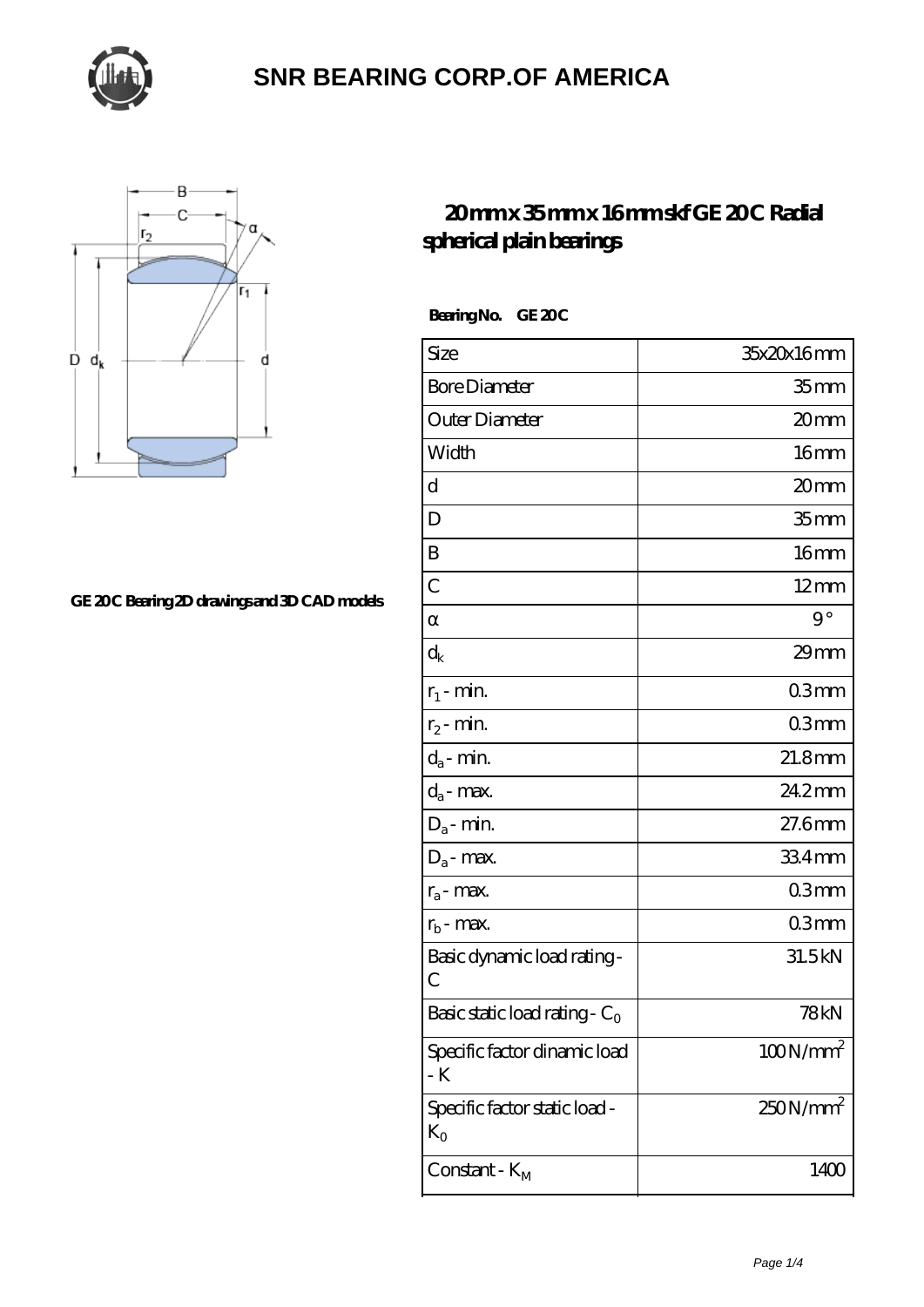

| Category                 | Spherical Plain Bearings -<br>Radial                                                                                                                                                             |
|--------------------------|--------------------------------------------------------------------------------------------------------------------------------------------------------------------------------------------------|
| Inventory                | Q0                                                                                                                                                                                               |
| Manufacturer Name        | <b>SKF</b>                                                                                                                                                                                       |
| Minimum Buy Quantity     | N/A                                                                                                                                                                                              |
| Weight / Kilogram        | 0 <sub>0</sub>                                                                                                                                                                                   |
| Product Group            | <b>BO4264</b>                                                                                                                                                                                    |
| Self Aligning            | Yes                                                                                                                                                                                              |
| Rolling Element          | Spherical Plain                                                                                                                                                                                  |
| Material - Outer Member  | Steel                                                                                                                                                                                            |
| Material - Ball          | Steel                                                                                                                                                                                            |
| Material - Liner         | <b>Teflon Sintered Bronze</b>                                                                                                                                                                    |
| Relubricatable           | No                                                                                                                                                                                               |
| Enclosure                | Open                                                                                                                                                                                             |
| <b>Other Features</b>    | 2 Piece   Maintenance Free  <br>Chrome Plated Ball   Self<br>Lubricating                                                                                                                         |
| Long Description         | 20MM Bore; 12MM<br>Housing Width; 35MM<br>Outside Diameter; Spherical<br>Plain; Steel Outer Member;<br>Steel Ball; Teflon Sintered<br>Bronze Liner; 16MM<br>Overall Width; Not<br>Relubricatable |
| Inch - Metric            | Metric                                                                                                                                                                                           |
| Category                 | Plain Bearings Spherical<br>Radial                                                                                                                                                               |
| <b>UNSPSC</b>            | 31171515                                                                                                                                                                                         |
| Harmonized Tariff Code   | 8483308070                                                                                                                                                                                       |
| Noun                     | Bearing                                                                                                                                                                                          |
| Keyword 3                | Spherical                                                                                                                                                                                        |
| Keyword String           | Plain Spherical Radial                                                                                                                                                                           |
| Manufacturer URL         | http://www.skf.com                                                                                                                                                                               |
| Manufacturer Item Number | GE <sub>20C</sub>                                                                                                                                                                                |
| Weight/LBS               | 0.143                                                                                                                                                                                            |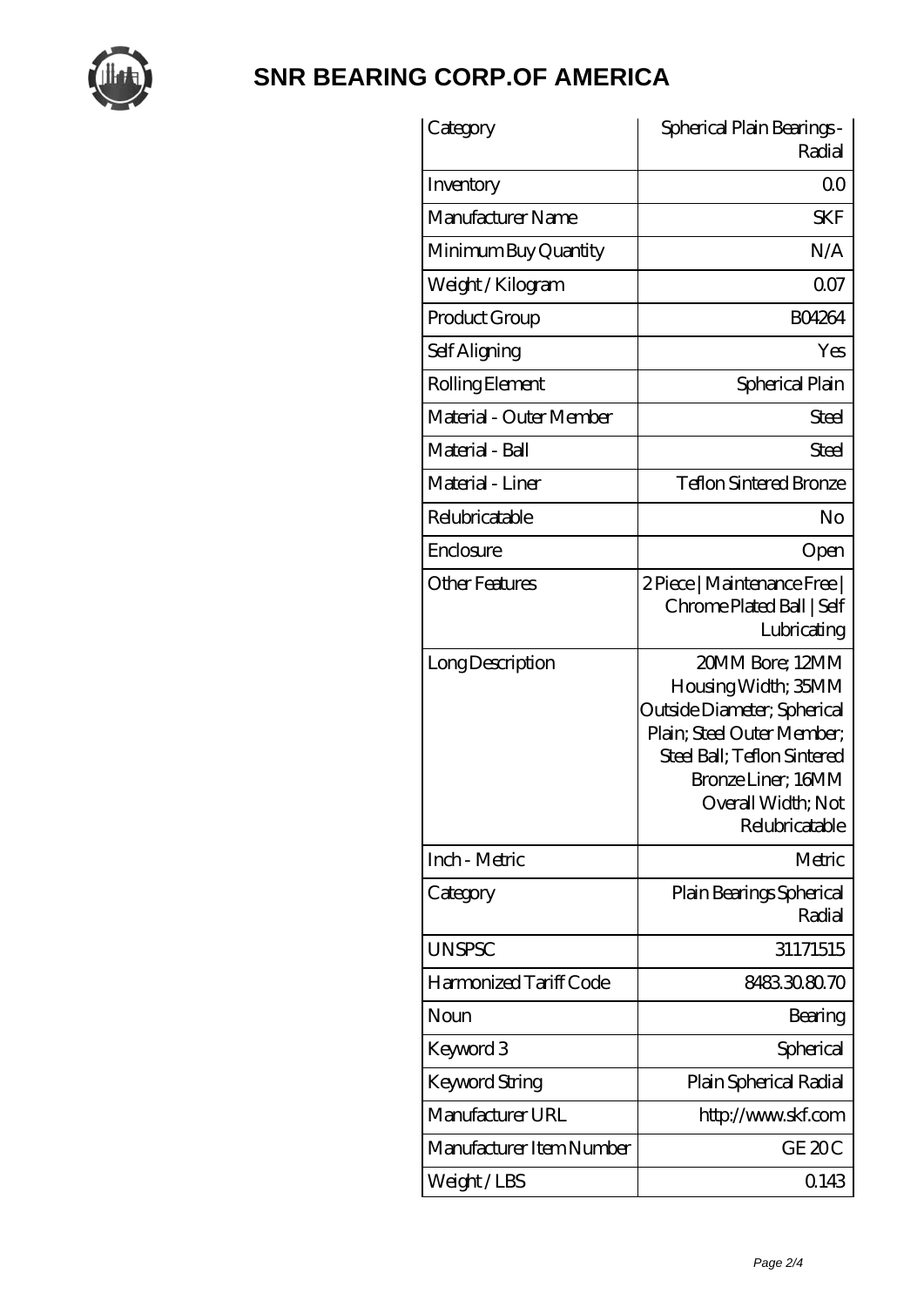

| Overall Width                                   | 063Inch   16 Millimeter                                  |
|-------------------------------------------------|----------------------------------------------------------|
| Bore                                            | 0.787 Inch   20 Millimeter                               |
| Outside Diameter                                | 1.378Inch   35 Millimeter                                |
| Housing Width                                   | 0472Inch   12Millimeter                                  |
| bore diameter:                                  | 20mm                                                     |
| inner ring material:                            | Chrome Steel                                             |
| outside diameter:                               | 35 <sub>mm</sub>                                         |
| outer ring width:                               | $12 \text{mm}$                                           |
| misalignment angle:                             | $9^{\circ}$                                              |
| race material:                                  | PTFE Composite                                           |
| inner ring width:                               | 16 <sub>mm</sub>                                         |
| radial static load capacity:                    | 78kN                                                     |
| bearing type:                                   | Radial                                                   |
| radial dynamic load<br>capacity:                | 31.5kN                                                   |
| lubrication type:                               | Maintenance Free/Self-<br>Lubricating                    |
| operating temperature<br>range:                 | $-50$ to + 150 $^{\circ}$ C $^{\circ}$<br>$\overline{F}$ |
| closure type:                                   | Open                                                     |
| overall width:                                  | 16mm                                                     |
| outer ring material:                            | Chrome Steel                                             |
| manufacturer upc number:                        | 7316576609251                                            |
| Lubricant                                       | Maintenance free - dry<br>lubrication                    |
| Design (sliding contact<br>surface combination) | Steel/PTFE sintered bronze                               |
| Sealing solution                                |                                                          |
|                                                 | $9^{\circ}$                                              |
| $\mathrm{d}_{\mathsf{k}}$                       | $29$ mm                                                  |
| $r_1$ min.                                      | 03 <sub>mm</sub>                                         |
| $r_2$ min.                                      | 03 <sub>mm</sub>                                         |
| $d_a$ min.                                      | $21.8$ mm                                                |
| d <sub>a</sub> max.                             | 24.2mm                                                   |